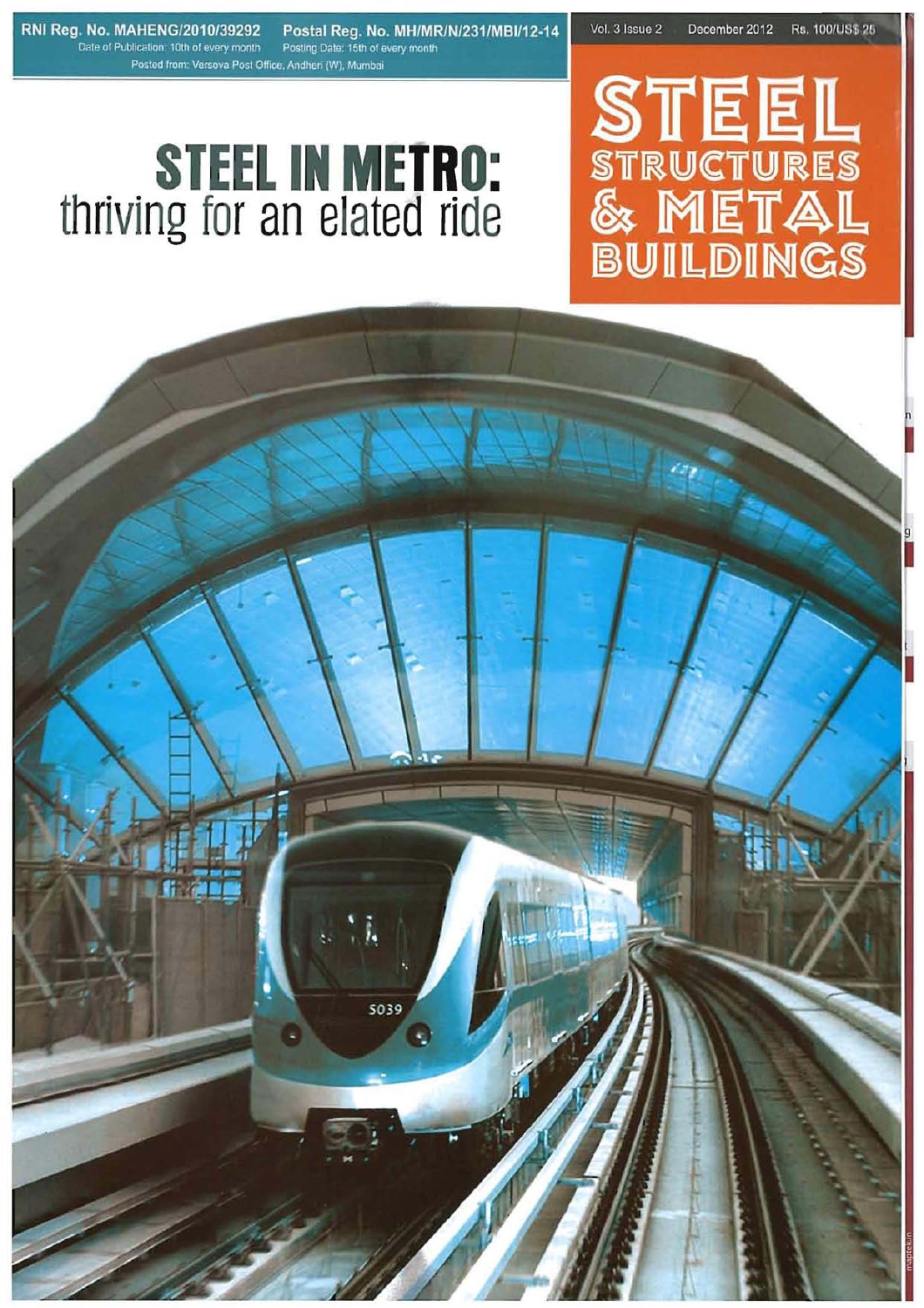#### **big interview**

### **IDEALLY WE'D BUILD SOLELY WITH STEEL**

- Q What is the RKDS' approach and design philosophy?
- A Our design approach and philosophy are influenced by the context of the India in which we build. Our greatest challenge is to achieve international standards for our buildings. Our greatest failure has been to persuade many of our clients and our contractors to accept this challenge. In our search for solutions, we need the support and encouragement of both, our clients and contractors. Where we have had this support, our buildings have enabled our aspirations to be realized, as was the case in the Eicher-Volvo building and the M House in Himachal. Ideally, we would like to build solely with steel, for platinum LEED or GRIHA rating in our buildings. One day we will succeed because there is no question of giving up on this aspiration.
- Q Which are the recent steel Intensive projects executed by Romi Khosla Design Studios?
- A Much ofourworkshows our preference for structural steel. Obviously, in an industrial project needing large spans this is easy to understand. However, in projects that have residential or commercial use, there is always a struggle to justify the use of steel. Conventional materials are generally preferred by clients who have been conditioned to think about concrete having some sort of'pucca' status. Builders immediately shy away from steel.

A single house client is however more flexible, in which case we are free to do the superstructure and the roof in steel. We have completed designs and construction of a steel building with the highest Green ratings for the Eicher-Volvo Commercial Vehicle Corporate office. Apart from the

ur greatest failure has been to persuade many of our clients and our contractors to accept the challenge to achieve international standards. In our search for solutions, we need the support and encouragement of both, our clients and contractors. Where we have had this support, our buildings have enabled our aspirations to be realized. Ideally, we would like to build solcly with steel, for platinum LEED or **GRIHA** rating in our buildings. One day we will succeed because there is no question of giving up on this aspiration says ARCHITECT ROMI KHOSLA, Principal, Romi Khosla Design Studio.

Architect Romi Khosla<br><sup>Principal</sup>

Romi Khosla Design Studio

(Gi

Principal